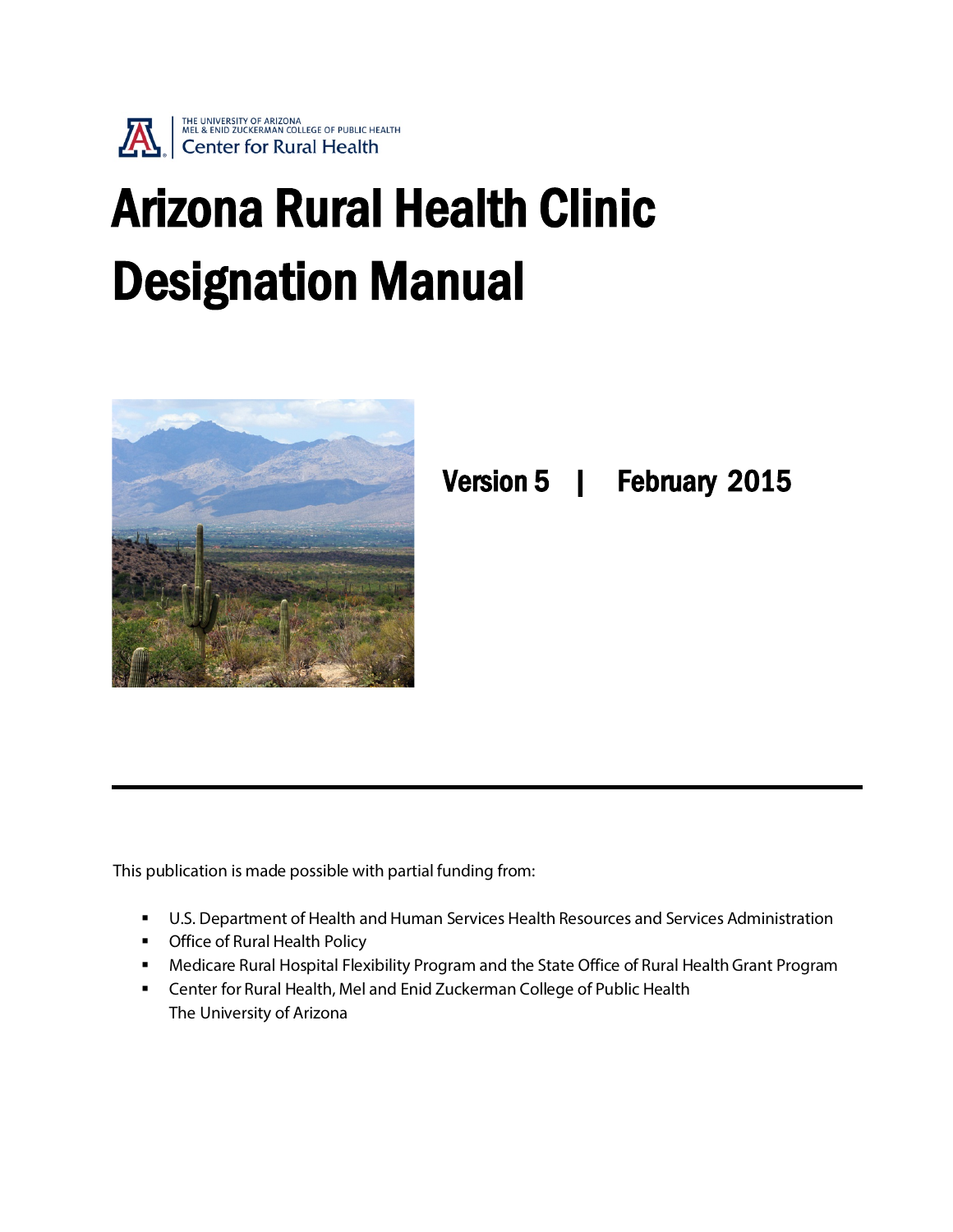# **Table of Contents**

| <b>Section I:</b>   |                   |  |
|---------------------|-------------------|--|
|                     |                   |  |
|                     |                   |  |
|                     |                   |  |
|                     |                   |  |
|                     |                   |  |
| <b>Section II:</b>  |                   |  |
|                     |                   |  |
|                     |                   |  |
| <b>Section III:</b> |                   |  |
| <b>Section IV:</b>  | <b>Appendices</b> |  |
|                     |                   |  |
|                     |                   |  |
|                     |                   |  |
|                     |                   |  |
|                     |                   |  |
|                     |                   |  |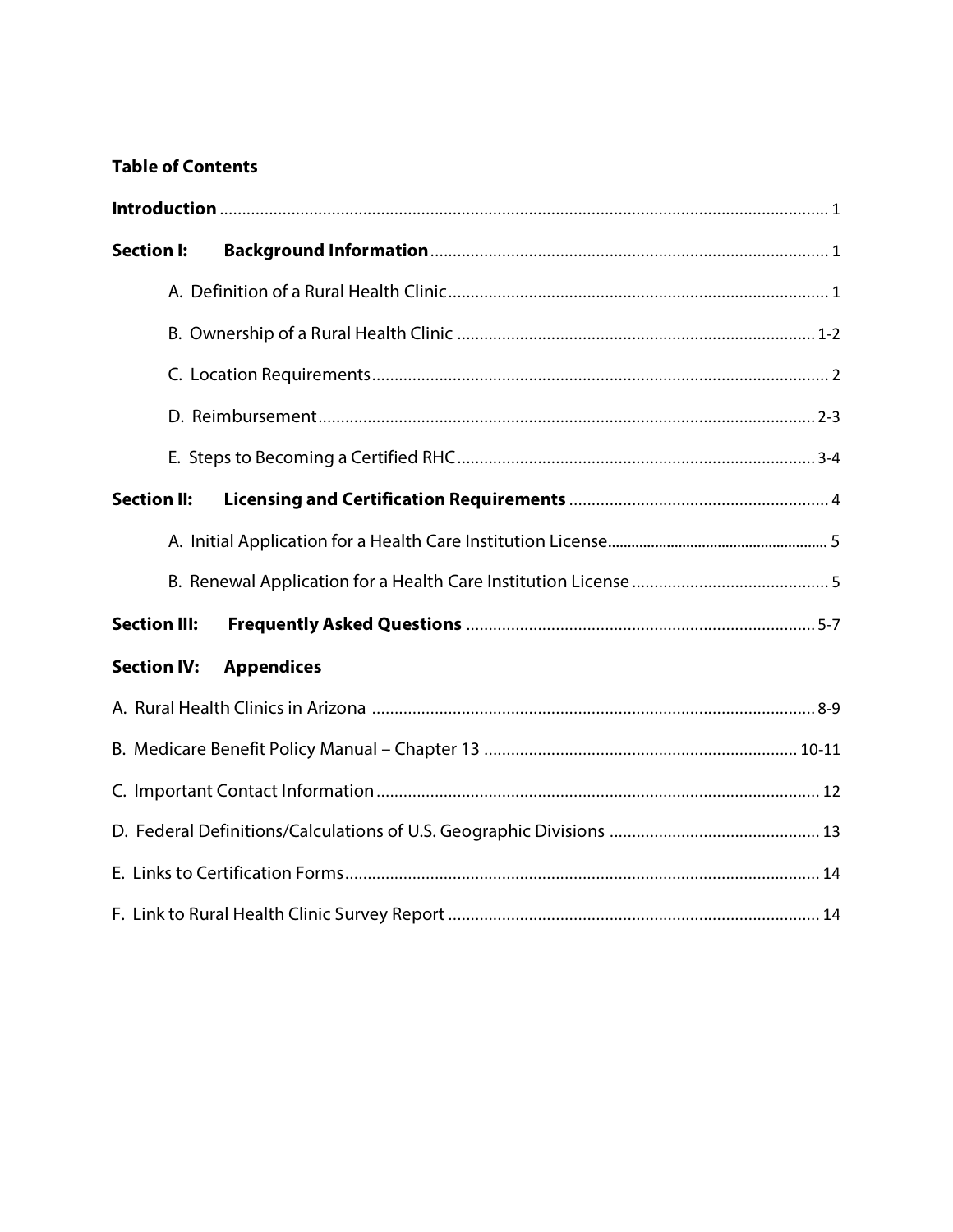# **Introduction**

This is the fifth version of the *Arizona Rural Health Clinic Designation Manual*. The contents of this document will help rural providers assess whether or not the Rural Health Clinic (RHC) designation is fiscally advantageous as well as a good fit for the rural community. Further, it provides a step-by-step guide of the application process to achieve RHC designation.

Rural Health Clinics have proliferated throughout the country since 1977 when Congress passed the Rural Health Clinic Services Act (PL 95-210). The purpose of the Rural Health Clinic Program was enacted to address an inadequate supply of physicians serving Medicare beneficiaries in underserved rural areas and to increase the utilization of nurse practitioners (NP) and physician assistants (PA) in rural areas. As of the printing of this Manual, there are 21 Rural Health Clinics in Arizona (see Appendix A).

In order to help guide organizations interested in opening a RHC, this manual is organized as follows:

- **Section I** Background Information
- **Section II** Licensing and Certification Requirements
- **Section III** Frequently Asked Questions
- **Section IV** Appendices

# **Section I: BACKGROUND INFORMATION**

A. Definition of a RHC

A Rural Health Clinic is a clinic certified to receive special Medicare and Medicaid reimbursement. The purpose of the RHC Program is to improve the access of primary care in underserved rural areas. RHCs have been eligible to participate in the Medicare program since March 1, 1978, and are paid an allinclusive rate (AIR) per visit for primary health services and qualified preventive health services (Section 210; Rev. 201, Issued: 12-12-14, Effective: 01-01-15, Implementation: 01-05-15). RHCs are defined in section 1861(aa) (2) of the Social Security Act (the Act) as facilities that are engaged primarily in providing services that are typically furnished in an outpatient clinic. RHC services are defined as:

- Physician's services;
- Services and supplies furnished incident to a physician's services;
- NP, PA, certified nurse midwife (CNM), clinical psychologist (CP), and clinical social worker (CSW) services; and
- Services and supplies incident to the services of NPs, PAs, CNMs, CPs, or CSWs,
- Visiting nurse (RN or LPN) services to the homebound.

RHC services also include certain preventive services refer to section 210 of the manual.

#### B. Ownership of a RHC

Rural Health Clinics can be for-profit, not–for-profit, public, or privately owned. The differences between provider-based RHCs and independent RHCs are as follows:

• *Provider-based RHCs* are owned and operated by any entity defined by the Medicare statute as a "Medicare certified provider" which are an integral and subordinate part of a hospital (including a critical access hospital (CAH), skilled nursing facility (SNF), or a home health agency (HHA)). The criteria for a facility being defined as "Provider-based" are not specific to the RHC program and apply to any department that seeks to be designated as Provider-based.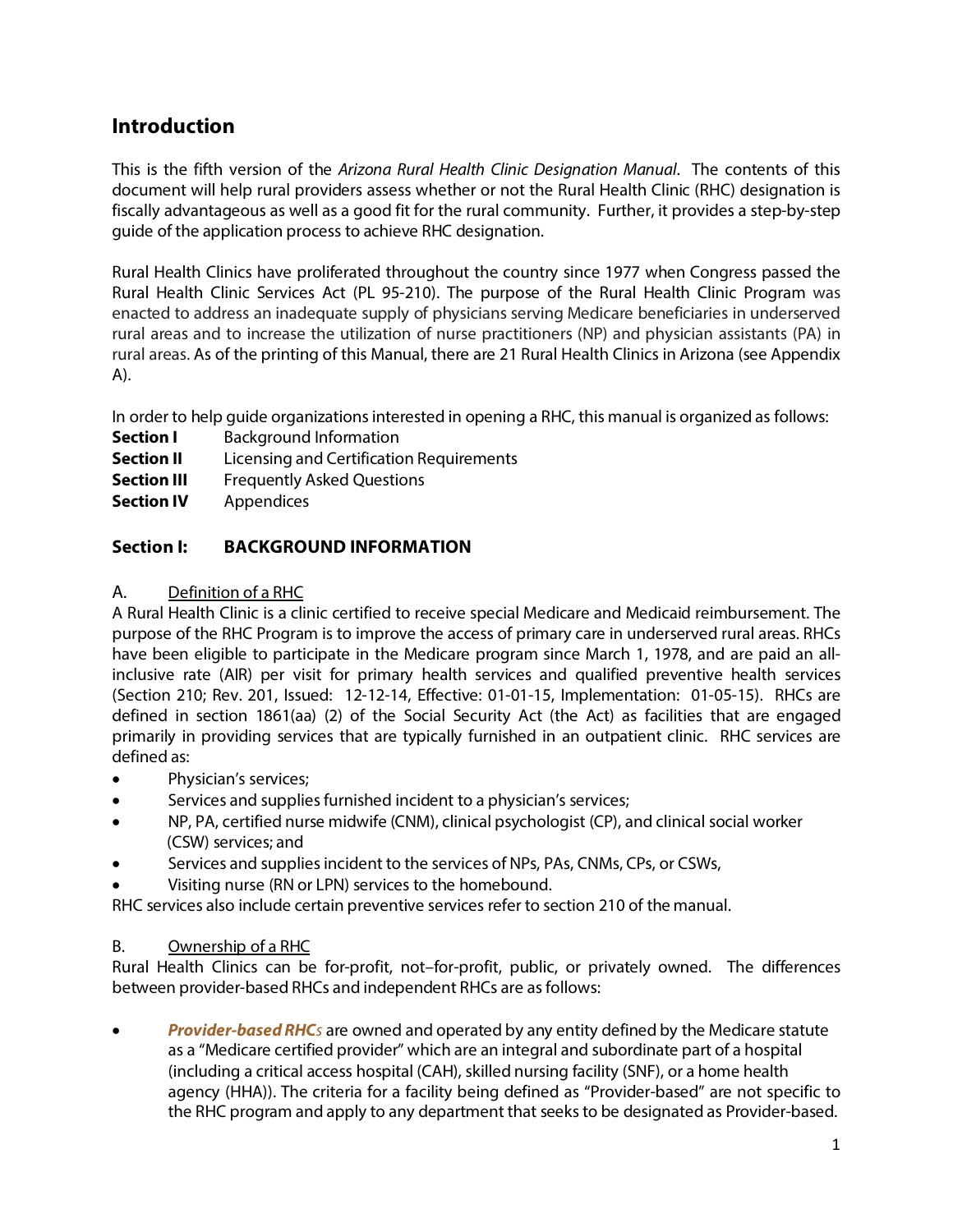• *Independent RHCs* are clinics not designated as Provider-based, in that they are generally stand-alone or freestanding clinics and submit claims to a Medicare Administrative Contractor (A/B MAC). An Independent RHC can be owned and operated by a hospital. Unless the hospital applies for and receives approval for the clinic as Provider-based, it will be considered an Independent RHC. In addition to hospitals, independent RHCs can also be owned by physicians, physician assistants, nurse practitioners, certified nurse midwives, skilled nursing facilities, home health agencies, for-profit corporations, not-for-profit corporations, or government entities.

# C. Location Requirements

Rural Health Clinics must be located in communities that are both "rural" and "underserved." This is defined as:

- Located in a non-urbanized area as determined by the U.S. Census Bureau; and
- Located in an area designated within the previous four years by the Secretary, Health and Human Services (HHS) as one of the following types of shortage area designations:
	- 1. Geographic Primary Care Health Professional Shortage Area (HPSA);
	- 2. Population-group Primary Care HPSA;
	- 3. Medically Underserved Area (MUA) (does not include the population group MUP Designation); or
	- 4. Governor-Designated and Secretary-Certified Shortage Area.

Final confirmation of a rural community's status is made by the Arizona Department of Health Services, Bureau of Medical Facilities Licensing, who is responsible for RHC certification as well as the CMS regional office. The Arizona Department of Health Services, Bureau of Health Systems Development is able to further assist in determining whether the proposed location for a RHC qualifies as a shortage area.

Listed below are other resources to help determine if a specific location is in a shortage designation area:

- Current [HPSA & MUA/P by Address](http://datawarehouse.hrsa.gov/GeoAdvisor/ShortageDesignationAdvisor.aspx)
- [ADHS Shortage Designation Program](http://www.azdhs.gov/hsd/shortage/index.htm)
- HRSA [Shortage Designations Criteria](http://www.hrsa.gov/shortage/)

# D. RHC Payment Rates, Exceptions, and Adjustments

Rural Health Clinics receive special Medicare and Medicaid reimbursement. Medicare visits are reimbursed based on allowable costs and Medicaid visits are reimbursed under the cost-based method or an alternative Prospective Payment System (PPS).

**Independent RHCs** are reimbursed through a Fiscal Intermediary (FI) or Medicare Administrative Contractor (MAC) for claims processing and reimbursement. The reimbursement for *Provider-based RHCs* is handled by the provider associated with the RHC. A Provider-based RHC that is an integral and subordinate part of a hospital (including a CAH), can receive an exception to the per-visit payment limit if:

- The hospital has fewer than 50 beds or
- The hospital's average daily patient census count of those beds described does not exceed 40 and the hospital meets both of the following conditions: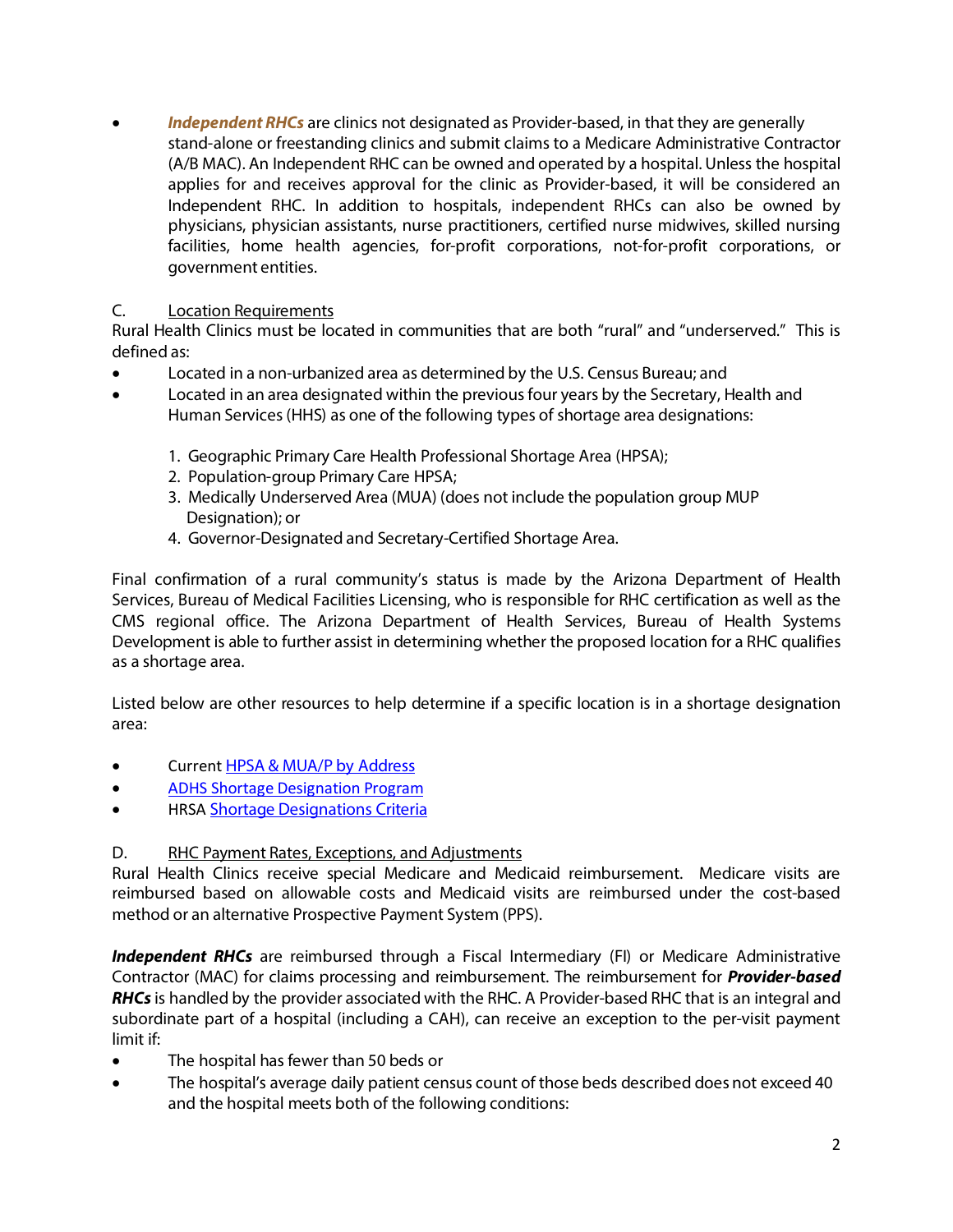- $\checkmark$  It is a sole community hospital or an essential access community hospital, or an essential access community hospital, and
- It is located in a level 9 or level 10 Rural-Urban Commuting Area (RUCA). [Click here](http://depts.washington.edu/uwruca/) for additional information on RUCAs.

Unless otherwise noted, RHCs that bill under the AIR, Medicare pays 80 percent of the RHC, subject to a payment limit, for medically-necessary medical, and qualified preventive, face-to-face visits with a RHC practitioner for RHC services. The rate is subject to a payment limit, except for RHCs that have an exception to the payment limit (section 70.1.1). An interim rate for newly certified RHCs certified prior to October 1, 2014, is established based on the RHCs anticipated average cost for direct and supporting services. At the end of the reporting period, the A/B Medicare Administration Contractor (MAC) determines the total payment due and reconciles payments made during the period with the total payments due.

## E. Steps to Becoming a Certified RHC

## **Step 1: Determine Eligibility for Certification**

The first step is to determine if the site is eligible and qualifies for Rural Health Clinic status. The site must be in a U.S. Census Bureau non-urbanized area, and a Primary Care Health Professional Shortage Area (HPSA) or Medically Underserved Area (MUA) designated within the last four years.

## **Step 2: Assess Financial Feasibility**

A financial feasibility assessment should be conducted for the actual (for existing clinics) or estimated (for new clinics) data on payer mix - Medicare, Medicaid, and other. Experts say that a good rule of thumb to follow is if at least 35-40 percent of your patients are combined Medicare and Medicaid patients, then becoming a certified RHC could be financially beneficial. Additionally, if an existing practice does not currently employ a NP, PA, or CNM, the practice must decide whether the cost of hiring one would be offset by increased revenue.

#### **Step 3: File a RHC Application**

A site **must be** licensed by the Arizona Department of Health Services(ADHS), Bureau of Medical Facilities Licensing, as an Outpatient Treatment Center in order to become a certified Rural Health Clinic in Arizona.

If the **site is already** licensed as an Outpatient Treatment Center by the State of Arizona, the site must send a letter stating they would like to be certified as a Rural Health Clinic and request a RHC application packet to:

Arizona Department of Health Services, **Bureau of Medical Facilities Licensing** 150 N. 18th Avenue, 4th Floor, Phoenix, AZ 85007

If the **site is not**licensed as an Outpatient Treatment Center by the state of Arizona, the site must send a letter stating that the site would like to be licensed as an Outpatient Treatment Center and certified as a Rural Health Clinic AND request both a licensing packet and RHC application packet.

Send letter to: Arizona Department of Health Services, [Bureau of Medical Facilities Licensing](http://www.azdhs.gov/als/medical/index.htm) 150 N. 18th Avenue, 4th Floor, Phoenix, AZ 85007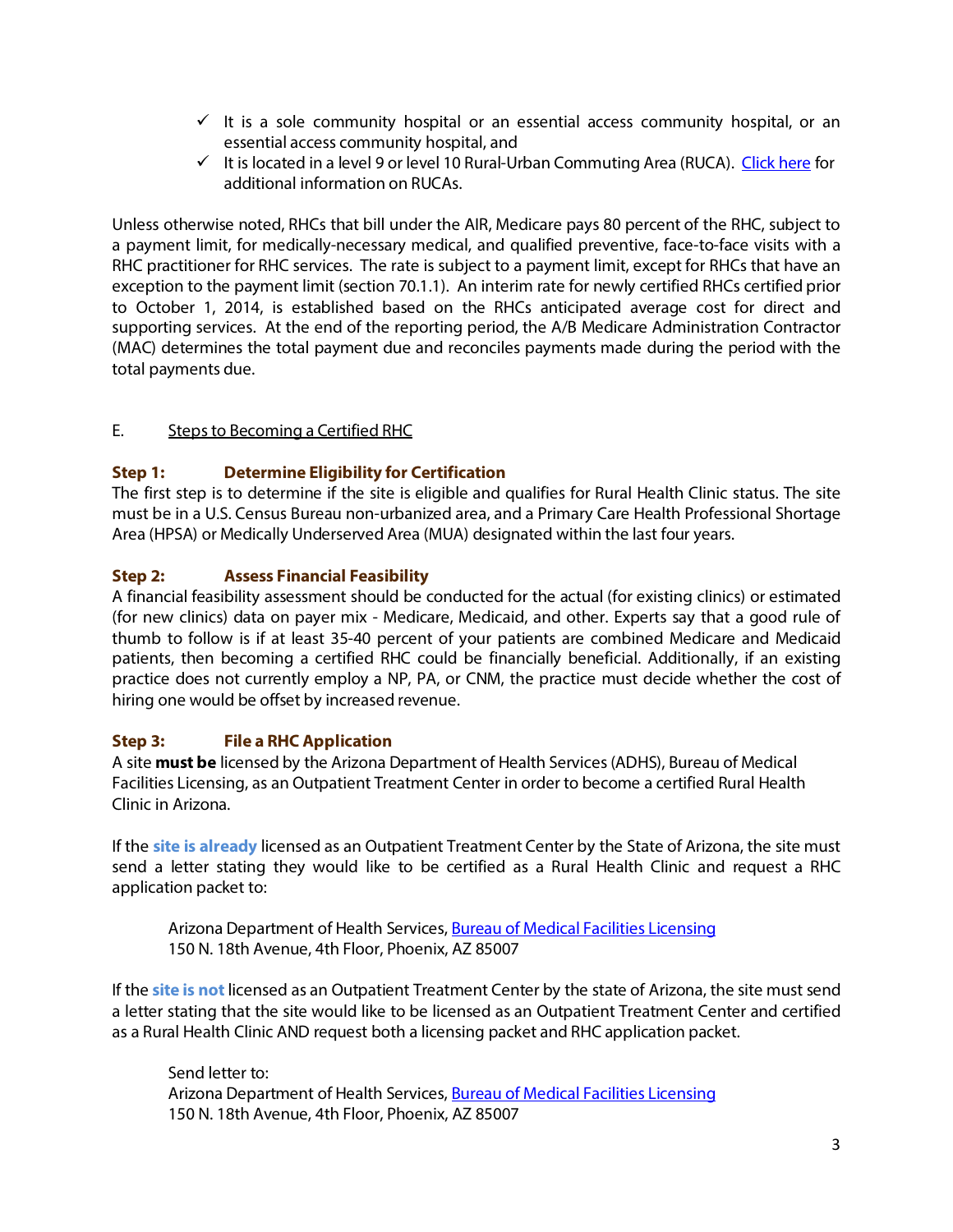The site **must** contact their Medicare fiscal intermediary before completing the CMS 855A provider/supplier enrollment application form. [Click here](http://www.cms.gov/Medicare/CMS-Forms/CMS-Forms/Downloads/cms855a.pdf) to download the form. To find out the fiscal intermediary, click o[n Centers for Medicare and Medicaid Service's Intermediary Carrier Directory](http://www.cms.hhs.gov/ContractingGeneralInformation/Downloads/02_ICdirectory.pdf) or [contact](http://www.azdhs.gov/als/contacts.htm) the Arizona Department of Health Services, Bureau of Medical Facilities Licensing.

Facilities located on an Indian Reservation do **NOT** have to be licensed as an Outpatient Treatment Center in order to apply for Rural Health Clinic certification. **In addition**, private practice clinics not providing urgent care services may not be required to be licensed as an Outpatient Treatment Center in order to apply for Rural Health Clinic certification. For more information contact the:

Arizona Department of Health Services, **Bureau of Medical Facilities Licensing** 150 N. 18th Avenue, 4th Floor, Phoenix, AZ 85007

#### **Step 4: Schedule a Rural Health Clinic Certification Inspection**

To be ready for the inspection, the site needs to be in compliance with RHC requirements and have seen patients at the site. The site should contact the ADHS, [Bureau of Medical Facilities Licensing,](http://www.azdhs.gov/als/medical/index.htm) in writing, and indicate when the site would be ready for an inspection. ADHS, Bureau of Medical [Facilities Licensing](http://www.azdhs.gov/als/medical/index.htm) will then conduct a survey.

#### **Step 5: File a Rural Health Clinic Cost Report**

Once a clinic has received its Medicare Provider Letter from the Centers for Medicare and Medicaid Services, the clinic then files a projected cost report in order to have its Medicare Rate determined. **Independent Rural Health Clinics** complete th[e CMS-222-92 Form](http://www.cms.gov/Regulations-and-Guidance/Guidance/Manuals/Paper-Based-Manuals-Items/CMS021935.html) (Chapter 29 (T11). **Provider-based Rural Health Clinics** complete [Worksheet M of CMS-2552-96 Form.](http://www.cms.gov/Medicare/CMS-Forms/CMS-Forms/CMS-Forms-Items/CMS019505.html?DLPage=8&DLSort=0&DLSortDir=ascending)

#### **Section II: Licensing and Certification Requirements**

The National Association of Rural Health Clinics is the key resource to use to understand and comply with the general RHC rules[. Click here](http://narhc.org/resources/rhc-rules-and-guidelines/) for information regarding RHC rules and guidelines. Once on the RHC Rules and Guidance page, a comprehensive index is provided to access and review the specific area of interest.

In addition, the necessary requirements to open and operate a Rural Health Clinic are contained in Chapter 13 of the [Medicare Benefit Policy Manual,](http://www.cms.gov/Regulations-and-Guidance/Guidance/Manuals/Downloads/bp102c13.pdf) an online document outlining the services offered by the Centers for Medicare and Medicaid Services (CMS). The online document will allow you to 'click on' the Section(s)/Sub-Section(s) you wish to access the content of.

Listed in Appendix B is the Table of Contents for Chapter 13 – Rural Health Clinic (RHC) and Federally Qualified Health Center (FQHC) Services (Rev.173,11-22-13), outlining the Sections, Sub-Sections, and Sub-Sub -Sections.

#### State Licensing

A site must be licensed by the Arizona Department of Health Services, Bureau of Medical Facilities Licensing, as an Outpatient Treatment Center in order to become a certified Rural Health Clinic in Arizona. If a site is interested in becoming both licensed and certified as a Rural Health Clinic, then the site may request both a licensing application packet and a RHC application packet from the Arizona Department of Health Services[, Bureau of Medical Facilities Licensing](http://www.azdhs.gov/als/medical/index.htm).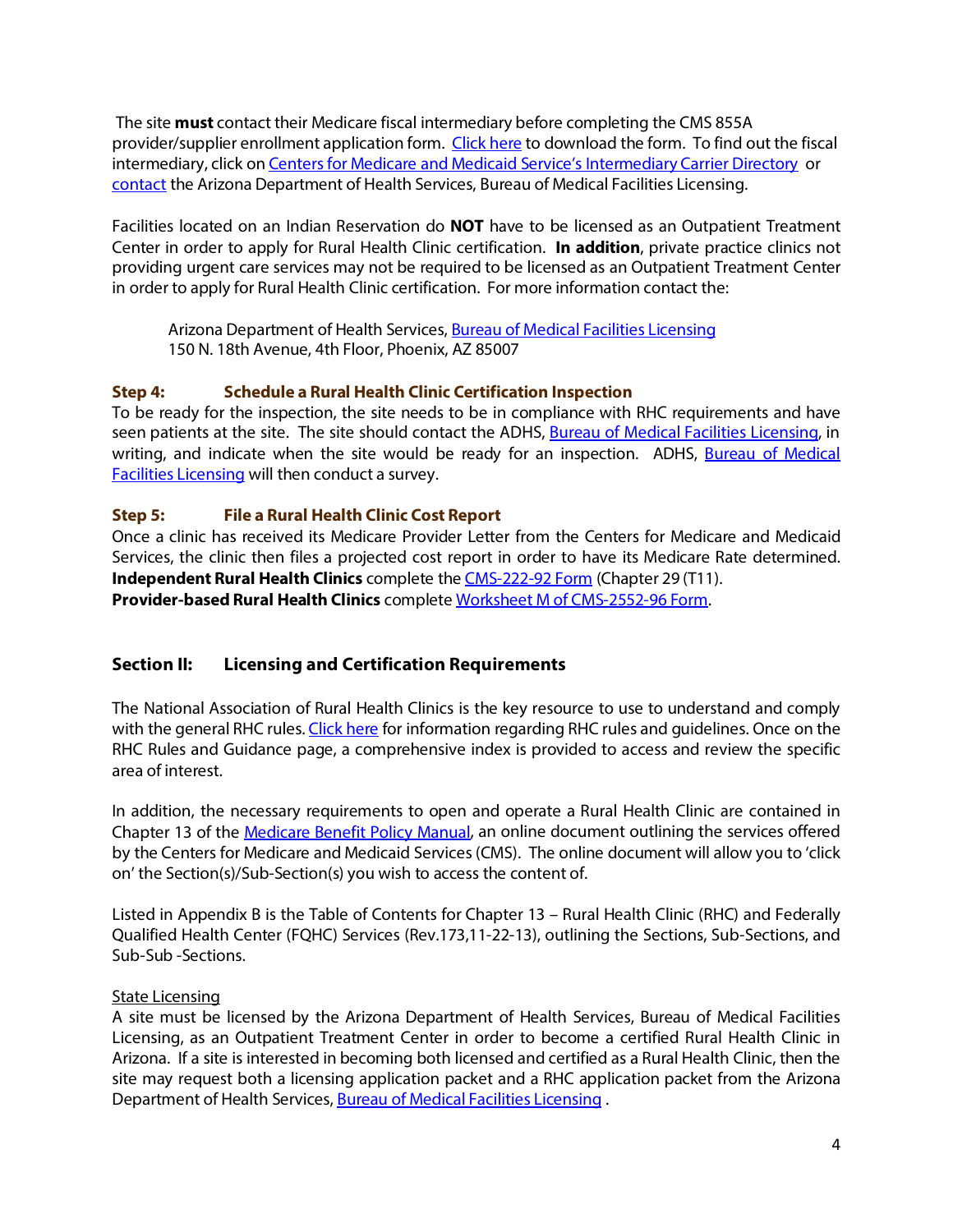- o [Initial Application for a Health Care Institution License](http://www.azdhs.gov/als/forms/residential/hci-residential-initial-application.pdf) An Initial Application is for a new facility just being licensed for the first time or for an already licensed facility that has had a change in location or ownership.
- o [Renewal Application for a Health Care Institution License](http://www.azdhs.gov/als/forms/medical/hci-medical-renewal-application.pdf) A Renewal Application is for a renewal license. In addition, an Outpatient Facility Information sheet must accompany the initial or renewal application.

Facilities located on an Indian Reservation do **NOT** have to be licensed as an Outpatient Treatment Center in order to apply for Rural Health Clinic certification. In addition, private practice clinics not providing urgent care services may not be required to be licensed as an Outpatient Treatment Center in order to apply for Rural Health Clinic certification. Contact the Arizona Department of Health Services, [Bureau of Medical Facilities Licensing](http://www.azdhs.gov/als/medical/index.htm) for more information.

# **SECTION III: FREQUENTLY ASKED QUESTIONS**

# *Q: Does my location qualify as rural?*

- **A:** As a first step to see if the location qualifies as rural, go to the Rural Assistance Center '**[Am I](http://www.raconline.org/amirural/)  [Rural?](http://www.raconline.org/amirural/)**' website and follow these steps:
	- Enter your location and click "Next"
	- Then check the box next to the program "CMS Rural Health Clinics Program"
	- Click the "Am I Rural?" button to create a report regarding your location.

# *Q: What are the benefits of being certified as a RHC?*

**A:** RHCs receive enhanced Medicare and Medicaid reimbursement. Medicare visits are reimbursed based on allowable costs and Medicaid visits are reimbursed under the cost-based method or alternative Prospective Payment System (PPS). Since certified RHCs are reimbursed on a cost-based reimbursement, as opposed to a fee-for-service reimbursement, RHC certification can increase revenues. RHCs may see improved patient flow through the utilization of NPs, PAs and CNMs, as well as more efficient clinic operations.

# *Q: How do I know if becoming certified as a RHC could be financially beneficial for my clinic?*

**A**: Experts say that a good rule of thumb to follow is if at least 35 to 40 percent of your patients are combined Medicare and Medicaid patients, then becoming a certified RHC could be financially beneficial to your clinic. However, it is very important to complete a financial assessment to see if the RHC program is right for your area. When evaluating the financial feasibility, look at the broader financial picture rather than individual visits. Also, hiring a consultant to conduct a financial feasibility study might be worthwhile. A list of consultants/vendors can be found through the:

[National Association of Rural Health Clinics](http://narhc.org/narhc-partners/consultants-vendors/)  E-mail[: info@narhc.org](mailto:info@narhc.org) Telephone: 866-306-1961

# **Q: How does a certified RHC differ from a Federally Qualified Health Center (FQHC)?**

- **A**: Federally Qualified Health Centers are organizations that receive grants under section 330 of the Public Health Service Act.
	- FQHCs must be open at least 32 hours per week, whereas RHCs have no minimum hours per week requirement.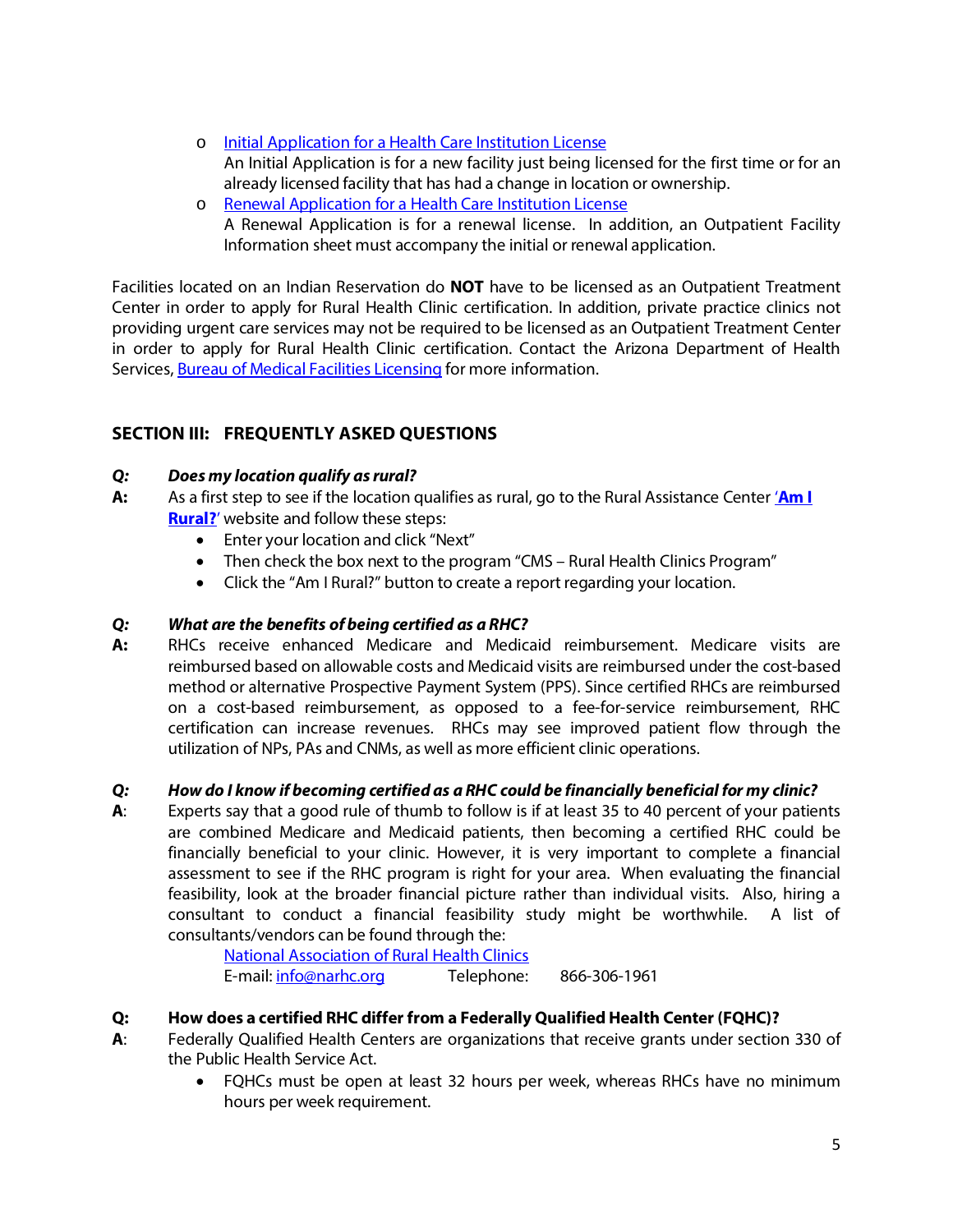- In addition, a for-profit clinic cannot be a FQHC but can be certified as an RHC.
- Unlike RHCs, FQHCs must be governed by a board of directors.
- FQHCs are required to provide mental health and substance abuse services, dental services, transportation services required for sufficient patient care, hospital and specialty care; RHCs are not required to provide these services.
- FQHCs are required to provide care regardless of an individual's ability to pay and must utilize a Sliding Fee Scale

Additional information on these and other section 330 requirements can be found at http://bphc.hrsa.gov/.

## *Q: What types of services do RHCs provide?*

**A**: RHCs must provide outpatient primary care services and basic laboratory services. They can also offer other services such as mental health services and vision services, however, such services may not be reimbursed based on allowable costs.

#### *Q: If a location loses its shortage designation, is it possible to remain a Rural Health Clinic?*

**A:** Yes. Currently pending is the publishing of rules regarding the issue, that states the secretary will not decertify RHC's that fall outside the designation requirement. For additional information regarding the Medically Underserved Area (MUA) designation, contact the [Shortage Designation](http://www.hrsa.gov/shortage/) Branch. You can also call 1.888.275.4772.

#### *Q: Are there Quality Assessment and Performance Improvement (QAPI) requirements for RHCs?*

**A:** Yes, currently the requirement for quality improvement is to conduct an annual program evaluation to include volume and type, and review both current and closed charts. Until a formal rule is published, CMS has stated that if a formal QAPI program is in place this will meet the requirement for the annual program evaluation. For more information about quality improvement for RHCs, [click here](http://www.hrsa.gov/ruralhealth/policy/confcall/index.html) for the Office of Rural Health Policy's Rural Health Clinics Technical Assistance Conference Call Series website.

#### *Q: How does Medicare reimburse RHCs?*

**A:** Certified Rural Health Clinics receive an interim payment rate throughout the clinic's fiscal year, which is reconciled at the end of the fiscal year through cost reporting. The interim payment rate is determined by taking total allowable costs for RHC services divided by allowable visits provided to RHC patients receiving core RHC services. RHC staff should understand and meet traditional Medicare regulations for coding and documentation as well as unique RHC billing requirements.

# *Q: How does Arizona reimburse RHCs for Medicaid?*

**A:** AHCCCS only reimburses those RHCs that have received approval from CMS/HRSA for Medicaid reimbursement. Payments, Methods and Standards for establishing payments rates can be found b[y clicking here.](http://www.azahcccs.gov/commercial/FQHC-RHC.aspx)

# *Q: How is a RHC encounter defined?*

**A**: A visit is defined as a medically-necessary medical or mental health visit, or a qualified preventive health visit. The visit must be a face-to to-face encounter between the patient and provider (i.e., physician, PA, NP, CNM, or mental health provider). Clinics receive the RHC rate for Medicare patients for every encounter.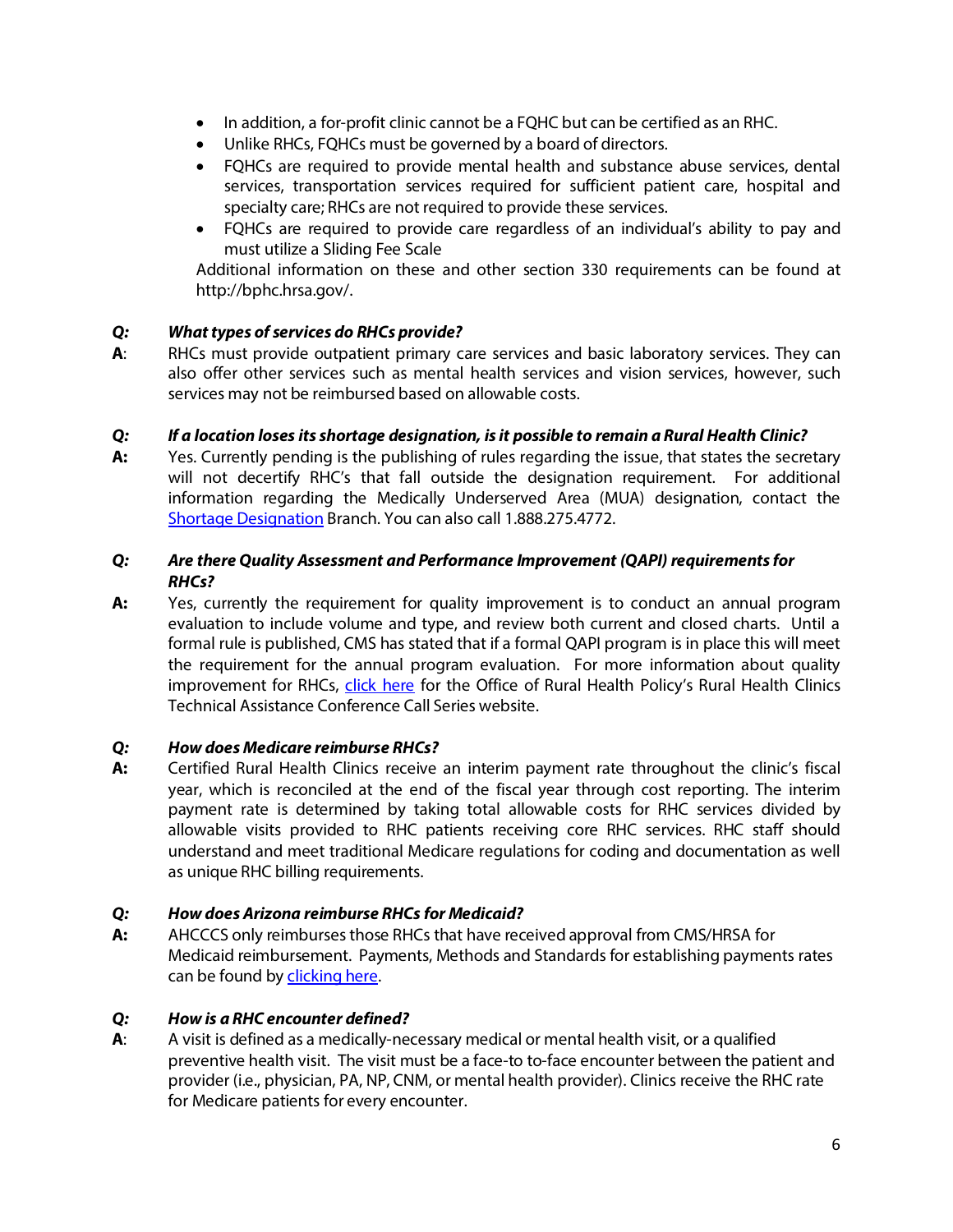## *Q: Can our clinic at a satellite location offer health services outside of the RHC?*

**A:** No. The Medicare program makes payments to the RHC for covered RHC services when provided to a patient at the clinic, skilled nursing facility or other medical facility, the patient's place of residence, or at the scene of an accident.

#### *Q: How would the organizational relationships between a RHC and Critical Access Hospital (CAH) operate?*

**A:** The RHC and CAH programs are two separate programs and have different participation criteria. If the facilities follow the individual criteria for their respective programs, then the two programs could co-exist. A CAH could be the owner of a certified RHC and operate the RHC as either a provider-based or independent clinic. From an economic standpoint, the CAH would be well advised to compare the payments for the clinic if operated as an RHC or as an outpatient department of the CAH. CAH outpatient payments are typically better than outpatient payments for traditional hospitals.

#### *Q: Are RHCs eligible for facility HPSA designations?*

A. To obtain a facility HPSA designation, RHCs must attest to providing care regardless of individuals' ability to pay and to utilizing a Sliding Fee Schedule utilizing thi[s Certificate of](http://www.azdhs.gov/hsd/shortage/documents/automatic-hpsa-rhc.pdf)  [Eligibility form.](http://www.azdhs.gov/hsd/shortage/documents/automatic-hpsa-rhc.pdf) Once the Certificate of Eligibility has been submitted to the HRSA Office of Shortage Designation, the RHC will be designated as a facility HPSA. RHCs may choose to utilize either a facility or area HPSA designation (whichever scores higher) when applying for participation in the National Health Service Corps or Arizona State Loan Repayment Program.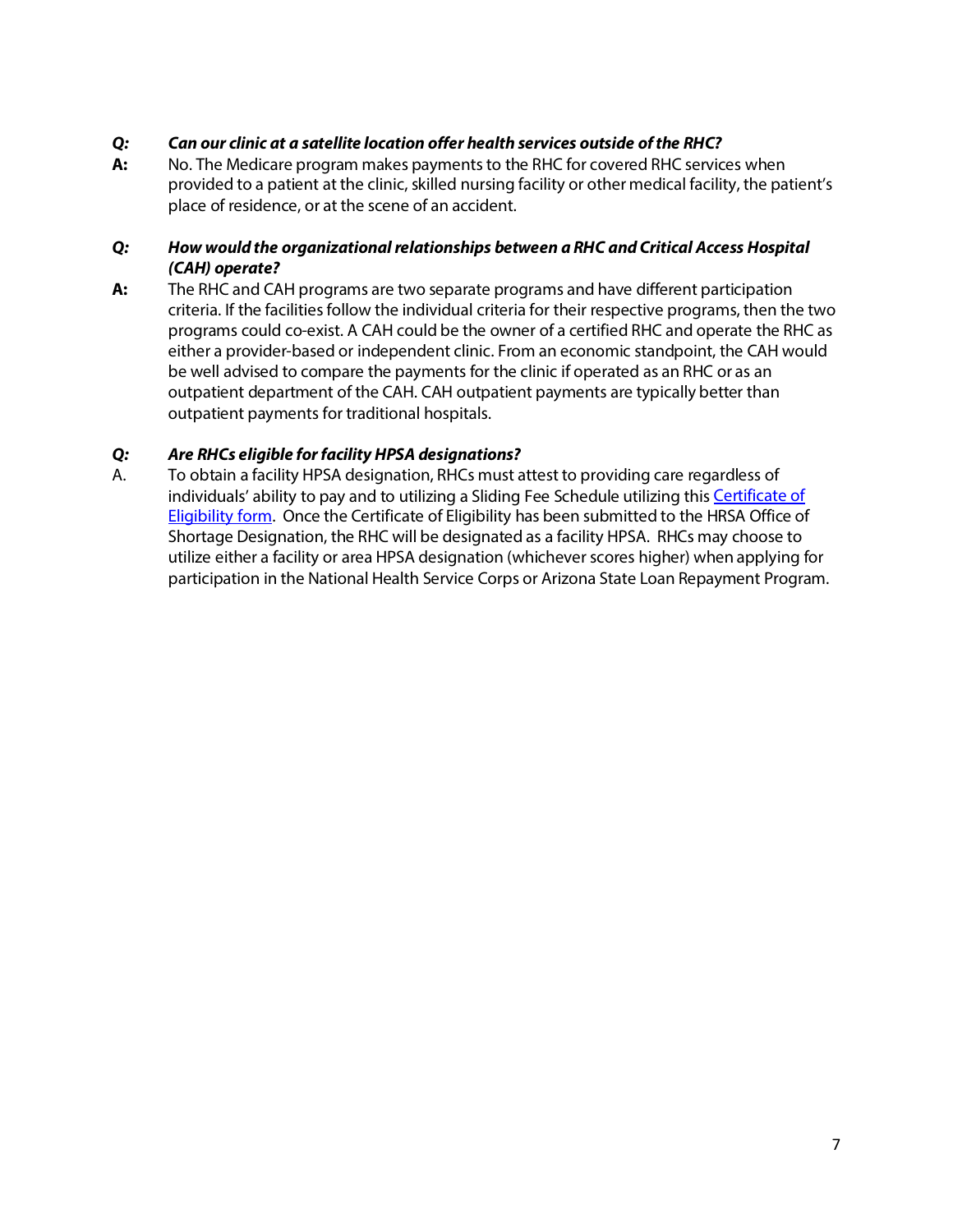# **SECTION IV: APPENDICES**

# **Appendix A: Rural Health Clinics in Arizona** (as of May 2014)

| <b>NAME</b>                                                                             | <b>Address</b>                                 | <b>City/State</b>         | Phone        | Fax          |
|-----------------------------------------------------------------------------------------|------------------------------------------------|---------------------------|--------------|--------------|
| <b>BOUSE MEDICAL</b><br><b>CLINIC</b>                                                   | 44031 EAST PLUMOSA ROAD                        | <b>BOUSE, AZ 85325</b>    | 928.851.2177 | 928.851.1825 |
| <b>COMMUNITY</b><br><b>HOSPITAL CLINIC-</b><br><b>CONGRESS</b>                          | 26750 B SOUTH SANTA FE ROAD                    | CONGRESS, AZ 85332        | 928.684.5421 | 928.684.5081 |
| <b>COMMUNITY</b><br><b>HOSPITAL CLINIC-</b><br><b>WICKENBURG</b>                        | 519 ROSE LANE                                  | WICKENBURG, AZ<br>85390   | 928.668-1833 | 928.684.7457 |
| <b>COPPER QUEEN</b><br><b>MEDICAL ASSOCIATES-</b><br><b>BISBEE</b>                      | 101 COLE AVENUE                                | <b>BISBEE, AZ 85603</b>   | 520.432.2042 | 520.432.7724 |
| <b>COPPER QUEEN</b><br>MEDICAL ASSOCIATES-<br><b>DOUGLAS</b>                            | 100 EAST 5TH STREET                            | DOUGLAS, AZ 85607         | 520.364.7659 | 520.432.1724 |
| <b>GREASEWOOD CLINIC</b>                                                                | PO BOX 457, HIGHWAY 264                        | GANADO, AZ 86505          | 928.654.3208 | 928.755.4831 |
| <b>KEARNY CLINIC</b>                                                                    | 100 TILBURY DRIVE                              | KEARNY, AZ 85237          | 520.363.5573 | 520.363.5611 |
| <b>LA PAZ MEDICAL</b><br><b>SERVICES QUARTZSITE</b>                                     | 150 EAST TYSON ROAD                            | QUARTZSITE, AZ 85359      | 928.927.8747 | 928.927.8748 |
| <b>LITTLE COLORADO</b><br>PHYSICIANS OFFICE                                             | 200 EAST LEE STREET                            | WINSLOW, AZ 86047         | 928.289.3396 | 928.289.2801 |
| <b>MT GRAHAM</b><br><b>REGIONAL MEDICAL</b><br><b>CTR RURAL HEALTH</b><br><b>CLINIC</b> | 2250 WEST 16TH STREET                          | SAFFORD, AZ 85546         | 928.348.4006 | 928.348.5701 |
| PALOMINAS /<br><b>HEREFORD RURAL</b><br><b>HEALTH CLINIC</b>                            | 10524 EAST HIGHWAY 92                          | PALOMINAS, AZ 85615       | 520.366.0300 | 520.432.1724 |
| <b>PARKER MEDICAL</b><br><b>CENTER</b>                                                  | 905 FIESTA AVENUE                              | PARKER, AZ 85344          | 928.669.2225 | 928.669.6751 |
| PLEASANT VALLEY<br>COMM MEDICAL<br><b>CENTER</b>                                        | <b>124 NORTH TEWKSBURY</b><br><b>BOULEVARD</b> | YOUNG, AZ 85554           | 928.462.3435 | 928.462.6644 |
| <b>SAGE OUTPATIENT</b><br><b>CLINIC</b>                                                 | PO BOX 457, HIGHWAY 264                        | <b>GANADO, AZ 86505</b>   | 928.755.3411 | n/a          |
| <b>SAN LUIS WALK-IN</b><br><b>CLINIC-FAMILY &amp;</b><br><b>ADULT CENTER</b>            | 1896 EAST BABBIT LANE, SUITE A, B, C<br>&D     | <b>SAN LUIS, AZ 85349</b> | 928.722.6112 | 928.722.6113 |
| <b>SONORAN FAMILY</b><br><b>PRACTICE</b>                                                | 171 WEST CENTRAL AVENUE                        | COOLIDGE, AZ 85228        | 520.723.7728 | 520.723.4513 |

| Source: Arizona Department of Health Services, Division of Licensing Services |  |
|-------------------------------------------------------------------------------|--|
|                                                                               |  |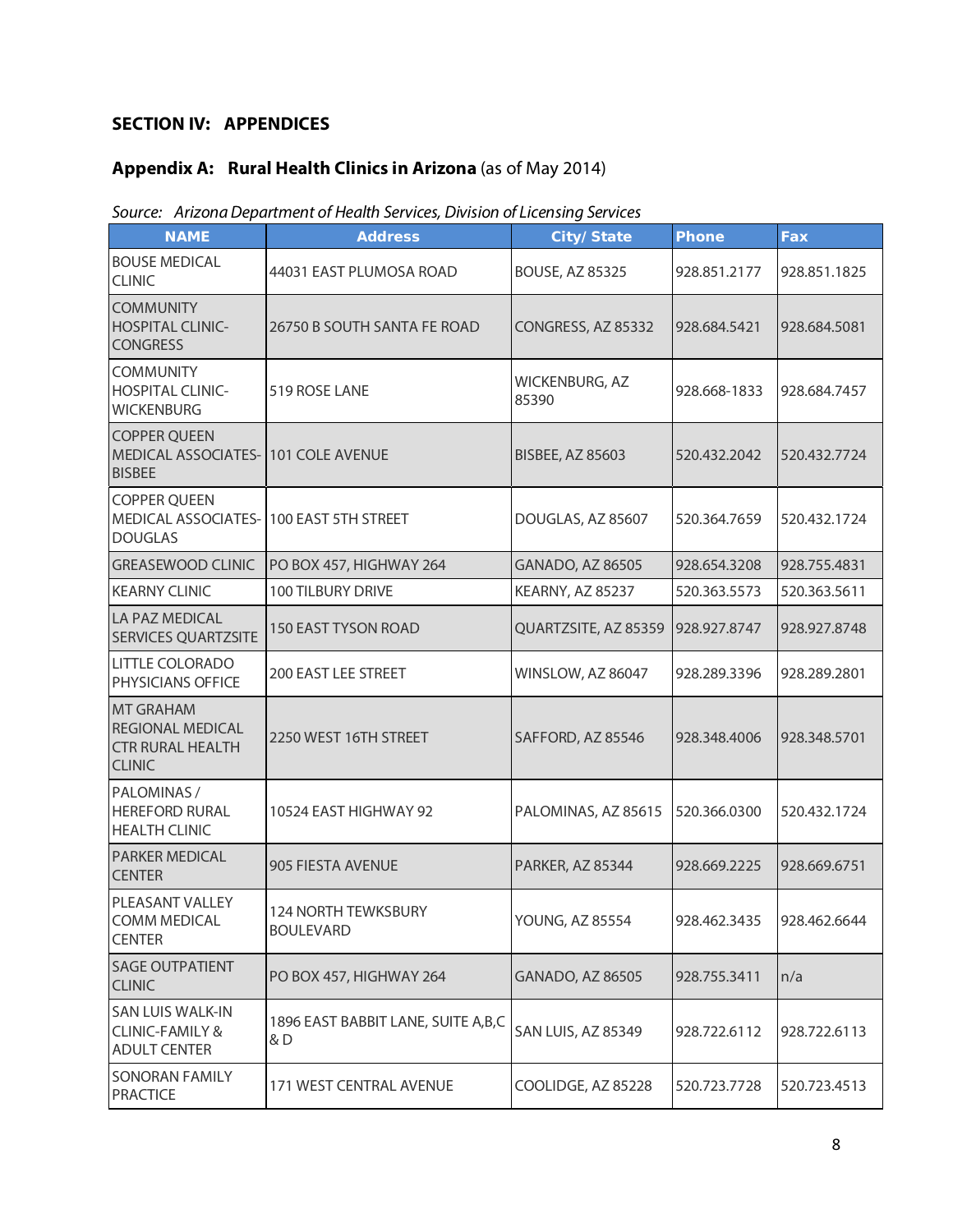| <b>SULPHUR SPRINGS</b><br><b>MEDICAL CENTER</b>          | 900 WEST SCOTT                | WILLCOX, AZ 85643   | 520.384.4421 | 520.384.4645 |
|----------------------------------------------------------|-------------------------------|---------------------|--------------|--------------|
| SUMMIT HEALTHCARE<br>HEBER-OVERGAARD<br>COMMUNITY CLINIC | 2931 SOUTH HIGHWAY 260        | OVERGAARD, AZ 85933 | 928.535.3616 | 928.535.3615 |
| <b>SUNSITES MEDICAL</b><br><b>CLINIC</b>                 | 223 NORTH FRONTAGE ROAD       | PEARCE, AZ 85625    | 520.826-1088 | 520.826.1089 |
| <b>SUPERIOR CLINIC</b>                                   | 1134 WEST US HIGHWAY 60       | SUPERIOR, AZ 85173  | 520.689.2423 | 520.689.5237 |
| <b>TRI-VALLEY MEDICAL</b><br><b>CENTER</b>               | 39726 HARQUAHALA ROAD, BOX 85 | SALOME, AZ 85348    | 928.859.3460 | 928.859.3475 |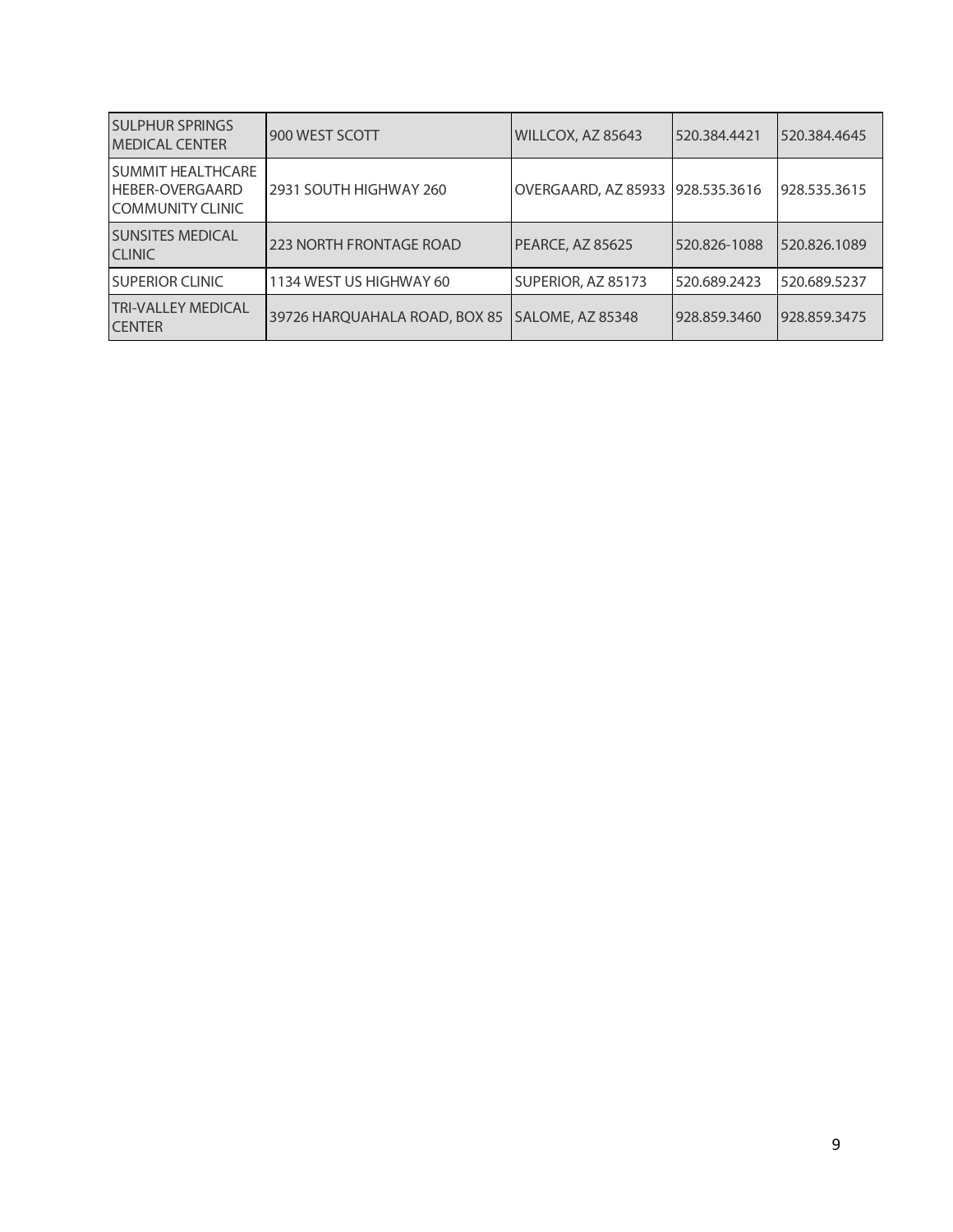# **Appendix B: Medicare Benefit Policy Manual**

| <b>Section</b>                                                                                                  | <u>Harar Health emile (Hille) and Federally Qualified Health eenter (FQHe) betyledd</u><br><b>Sub-Section</b>                                                                                                                          | <b>Sub-Sub-Section</b>                                                                         |
|-----------------------------------------------------------------------------------------------------------------|----------------------------------------------------------------------------------------------------------------------------------------------------------------------------------------------------------------------------------------|------------------------------------------------------------------------------------------------|
| 10 Rural Health Clinic (RHC)<br>and Federally Qualified<br>Health Center (FQHC) \<br><b>General Information</b> | 10.1 RHC General Information                                                                                                                                                                                                           |                                                                                                |
| 20 - RHC and FQHC Location<br>Requirements                                                                      | 20.1 RHC Location<br>Requirements                                                                                                                                                                                                      | 20.1.1 - Non-Urbanized Area<br>Requirement<br>20.1.2 - Designated Shortage<br>Area Requirement |
| 30 – RHC and FQHC Staffing<br>Requirements                                                                      | 30.1 RHC Staffing                                                                                                                                                                                                                      | 30.1.1 - Requirements<br>30.1.2 - Temporary Staffing<br>Waivers                                |
| 40 - RHC and FQHC Visits                                                                                        | 40.1 Location<br>40.2 Hours of Operation<br>40.3 Multiple Visits on Same<br>Day<br>40.4 Global Billing<br>40.5 3 Day Payment Window                                                                                                    |                                                                                                |
| 50 - RHC and FQHC Services                                                                                      | 50.1 - RHC Services<br>50.3 - Emergency Services                                                                                                                                                                                       |                                                                                                |
| 60 - Non RHC/FQHC Services                                                                                      | 60.1 - Description of Non<br>RHC/FQHC Services                                                                                                                                                                                         |                                                                                                |
| 70 - RHC and FQHC Payment<br>Rates and Exceptions, and<br>Adjustments                                           | 70.1 - RHCs Billing Under the<br><b>AIR</b><br>70.1.1 - RHC Per-Visit Payment<br><b>Limit and Exceptions</b><br>70.3 - Cost Reports<br>70.4 - Productivity Standards                                                                   |                                                                                                |
| 80 - RHC and FQHC Patient<br><b>Charges, Coinsurance,</b><br><b>Deductible, and Waivers</b>                     | 80.1 - Charges and Waivers<br>80.2 - Sliding Fee Scale                                                                                                                                                                                 |                                                                                                |
| 90 - Commingling                                                                                                | N/A                                                                                                                                                                                                                                    |                                                                                                |
| 100 - Physician Services                                                                                        | 100.1 - Dental, Podiatry,<br>Optometry, and Chiropractic<br><b>Services</b><br>100.2 - Treatment Plans or<br><b>Home Care Plans</b><br>100.3 - Graduate Medical<br>Education<br>100.4 - Transitional Care<br>Management (TCM) Services |                                                                                                |
| 110 – Services and Supplies<br>Furnished "Incident to"<br>Physician's Services                                  | 110.1 - Provision of Incident to<br>Services and Supplies<br>110.2 - Incident to Services and<br>Supplies Furnished in the                                                                                                             |                                                                                                |

Chapter 13 – [Rural Health Clinic \(RHC\) and Federally Qualified Health Center \(FQHC\) Services](http://www.cms.gov/Regulations-and-Guidance/Guidance/Manuals/Downloads/bp102c13.pdf)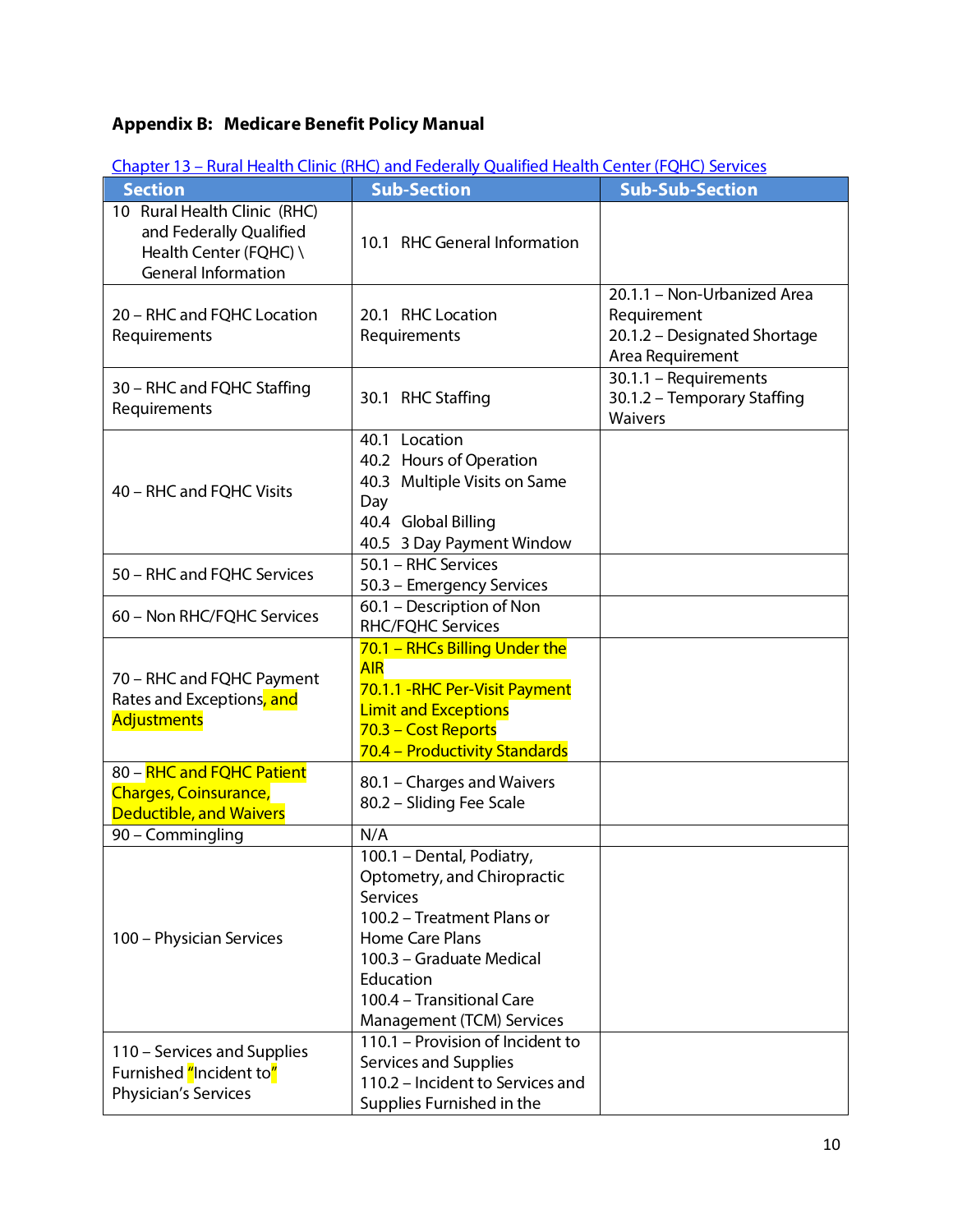|                                                                                  | Patient's Home or Location<br>Other than the RHC or FQHC<br>110.3 - Payment for Incident to<br>Services and Supplies                                                                                                                                                  |  |
|----------------------------------------------------------------------------------|-----------------------------------------------------------------------------------------------------------------------------------------------------------------------------------------------------------------------------------------------------------------------|--|
| 120 - NP, PA, and Certified<br>Nurse Midwife (CNM) Services                      | 120.1 - Requirements<br>120.2 - Physician Supervision<br>120.3 - Payment to Physician<br>Assistants                                                                                                                                                                   |  |
| 130 – Services and Supplies<br>Incident to NP, PA, and CNM<br>Services           | Note: No sub-sections<br>provided.                                                                                                                                                                                                                                    |  |
| 140 - Clinical Psychologist (CP)<br>and Clinical Social Worker (CSW)<br>Services |                                                                                                                                                                                                                                                                       |  |
| 150 - Services and Supplies<br>Incident to CP and CSW Services                   | N/A                                                                                                                                                                                                                                                                   |  |
| 160 - Outpatient Mental Health<br><b>Treatment Limitation</b>                    | N/A                                                                                                                                                                                                                                                                   |  |
| 170 - Physical and Occupational<br>Therapy                                       | N/A                                                                                                                                                                                                                                                                   |  |
| 180 - Visiting Nursing Services                                                  | 180.1 – Description of Visiting<br><b>Nursing Services</b><br>180.2 – Requirements for<br><b>Visiting Nursing Services</b><br>180.3 - Home Health Agency<br>Shortage Area<br>180.4 - Authorization for<br><b>Visiting Nursing Services</b><br>180.5 - Treatment Plans |  |
| 190 - Telehealth Services                                                        | N/A                                                                                                                                                                                                                                                                   |  |
| 200 - Hospice Services                                                           | 200.1 - Hospice Attending<br>Practitioner<br>200.2 - Provision of Services to<br>Hospice Patients in a RHC or<br><b>FQHC</b>                                                                                                                                          |  |
| 210 - Preventive Health Services                                                 | 210.1 - Preventive Health<br>Services in RHCs<br>210.2 - Copayment and<br>Deductible for RHC Preventive<br><b>Health Services</b>                                                                                                                                     |  |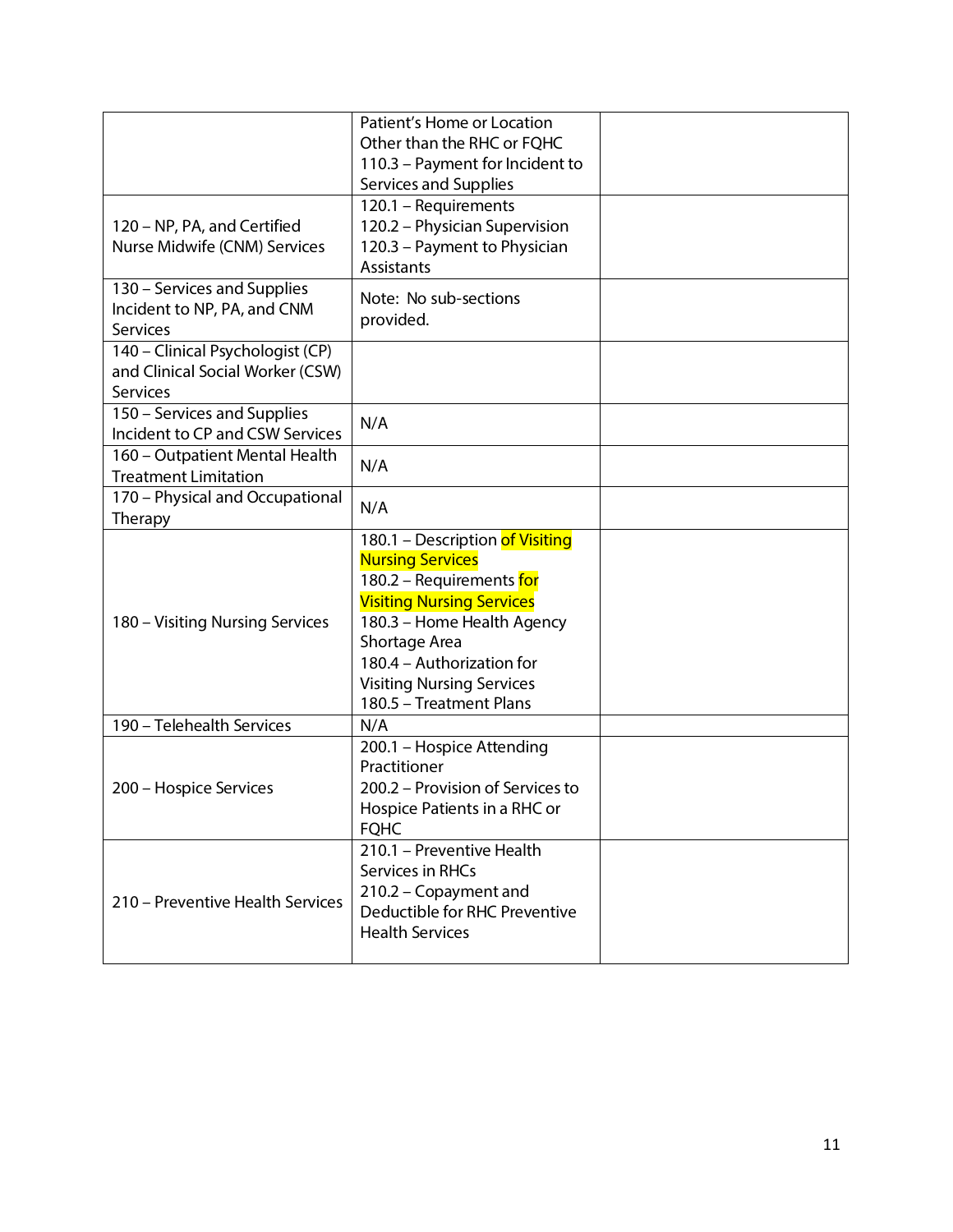# **Appendix C: Important Contact Information**

| <b>SOURCE</b>                                                                                                                                                                                                                         | <b>FOCUS</b>                                                                                                                                                                                                                                                                                                                                                                                                                                                 |
|---------------------------------------------------------------------------------------------------------------------------------------------------------------------------------------------------------------------------------------|--------------------------------------------------------------------------------------------------------------------------------------------------------------------------------------------------------------------------------------------------------------------------------------------------------------------------------------------------------------------------------------------------------------------------------------------------------------|
| <b>Arizona Department of Health Services</b><br><b>Bureau of Medical Facilities Licensing</b><br>150 North 18 <sup>th</sup> Avenue, 4 <sup>th</sup> Floor<br>Phoenix, Arizona 85007<br>602.364.3030<br>602.364.4764 (Fax)             | The Bureau of Medical Facilities Licensing licenses and<br>certifies medical health care institutions and providers of<br>medical services to protect the public's health and safety and<br>assure quality customer service through teamwork in a<br>timely, efficient, and responsive manner.                                                                                                                                                               |
| <b>Center for Rural Health (CRH)</b><br>The University of Arizona, Mel and Enid<br>Zuckerman College of Public Health<br>PO Box 245177<br>Tucson, Arizona 85724-5210<br>520.626.2432  Fax: 520.626.3101<br>hospodar@email.arizona.edu | The mission of the CRH is to improve the health and wellness<br>of Arizona's rural population. The Center provides technical<br>assistance to entities interested in applying for RHC<br>certification.                                                                                                                                                                                                                                                      |
| <b>Centers for Medicare &amp; Medicaid</b>                                                                                                                                                                                            | <b>CMS</b> is a federal agency within the U.S. Department of Health                                                                                                                                                                                                                                                                                                                                                                                          |
| <b>Services (CMS)</b>                                                                                                                                                                                                                 | and Human Services. Programs for which CMS is responsible                                                                                                                                                                                                                                                                                                                                                                                                    |
| 7500 Security Boulevard                                                                                                                                                                                                               | for include Medicare, Medicaid, State Children's Health                                                                                                                                                                                                                                                                                                                                                                                                      |
| Baltimore, Maryland 21244-1850                                                                                                                                                                                                        | Insurance Program (ACHIP), HIPAA, and CLIA.                                                                                                                                                                                                                                                                                                                                                                                                                  |
| <b>National Association of Rural Health</b><br><b>Clinics (NARCH)</b><br>2 East Maine Street<br>Fremont, Michigan 49412<br>866.306.1961<br>866.311.9606 Fax<br>rdavis@narhc.org                                                       | The NARHC is the only national organization dedicated<br>exclusively to improving the delivery of quality, cost-effective<br>health care in rural under-served areas through the Rural<br>Health Clinic Program. NARHC works with Congress, federal<br>agencies, and rural health allies to promote, expand, and<br>protect the RHC Program. Through the association, NARHC<br>members become actively engaged in the legislative and<br>regulatory process. |
| <b>National Rural Health Association</b>                                                                                                                                                                                              | The NRHA is a national nonprofit membership organization                                                                                                                                                                                                                                                                                                                                                                                                     |
| (NRHA)                                                                                                                                                                                                                                | whose mission is to improve the health and health care of                                                                                                                                                                                                                                                                                                                                                                                                    |
| 4501 College Blvd, #225 (Headquarters)                                                                                                                                                                                                | rural Americans and to provide leadership on rural issues                                                                                                                                                                                                                                                                                                                                                                                                    |
| Leawood, KS 66211-1921                                                                                                                                                                                                                | advocacy, communications, education,                                                                                                                                                                                                                                                                                                                                                                                                                         |
| 816-756-3140                                                                                                                                                                                                                          | through                                                                                                                                                                                                                                                                                                                                                                                                                                                      |
| 816-756-3144 fax                                                                                                                                                                                                                      | and                                                                                                                                                                                                                                                                                                                                                                                                                                                          |
| mail@NRHArural.org                                                                                                                                                                                                                    | research.                                                                                                                                                                                                                                                                                                                                                                                                                                                    |
| <b>Office of Rural Health Policy (ORHP)</b>                                                                                                                                                                                           | ORHP promotes better health care service in rural America.                                                                                                                                                                                                                                                                                                                                                                                                   |
| <b>Health Resources and Services</b>                                                                                                                                                                                                  | Established in 1987 by the Administration, the Office was                                                                                                                                                                                                                                                                                                                                                                                                    |
| <b>Administration (HRSA)</b>                                                                                                                                                                                                          | subsequently authorized by Congress in December 1987 and                                                                                                                                                                                                                                                                                                                                                                                                     |
| 5600 Fishers Lane, 5A-05                                                                                                                                                                                                              | housed in the Health Resources and Services Administration.                                                                                                                                                                                                                                                                                                                                                                                                  |
| Rockville, Maryland 20857                                                                                                                                                                                                             | Congress charged ORHP to inform and advise DHHS in                                                                                                                                                                                                                                                                                                                                                                                                           |
| 888-ASK-HRSA (888-275-4772, TTY:                                                                                                                                                                                                      | matters affecting rural hospitals and health care, coordinate                                                                                                                                                                                                                                                                                                                                                                                                |
| 877-489-4772),                                                                                                                                                                                                                        | activities within the department that relate to rural health                                                                                                                                                                                                                                                                                                                                                                                                 |
| ask@hrsa.qov                                                                                                                                                                                                                          | care, and maintain a national information clearinghouse.                                                                                                                                                                                                                                                                                                                                                                                                     |
| <b>Rural Assistance Center (RAC)</b>                                                                                                                                                                                                  | A product of the U.S. Department of Health & Human                                                                                                                                                                                                                                                                                                                                                                                                           |
| School of Medicine & Health Sciences,                                                                                                                                                                                                 | Services' Rural Initiative, the RAC was established in                                                                                                                                                                                                                                                                                                                                                                                                       |
| Room 4520                                                                                                                                                                                                                             | December 2002 as a rural health and human services                                                                                                                                                                                                                                                                                                                                                                                                           |
| 501 North Columbia Road, Stop 9037                                                                                                                                                                                                    | "information portal". RAC helps rural communities and other                                                                                                                                                                                                                                                                                                                                                                                                  |
| Grand Forks, North Dakota 5802-9037                                                                                                                                                                                                   | rural stakeholders access the full range of available                                                                                                                                                                                                                                                                                                                                                                                                        |
| 1.800.270.1898                                                                                                                                                                                                                        | programs, funding, and research that can enable them to                                                                                                                                                                                                                                                                                                                                                                                                      |
| info@raconline.org                                                                                                                                                                                                                    | provide quality health and human services to rural residents.                                                                                                                                                                                                                                                                                                                                                                                                |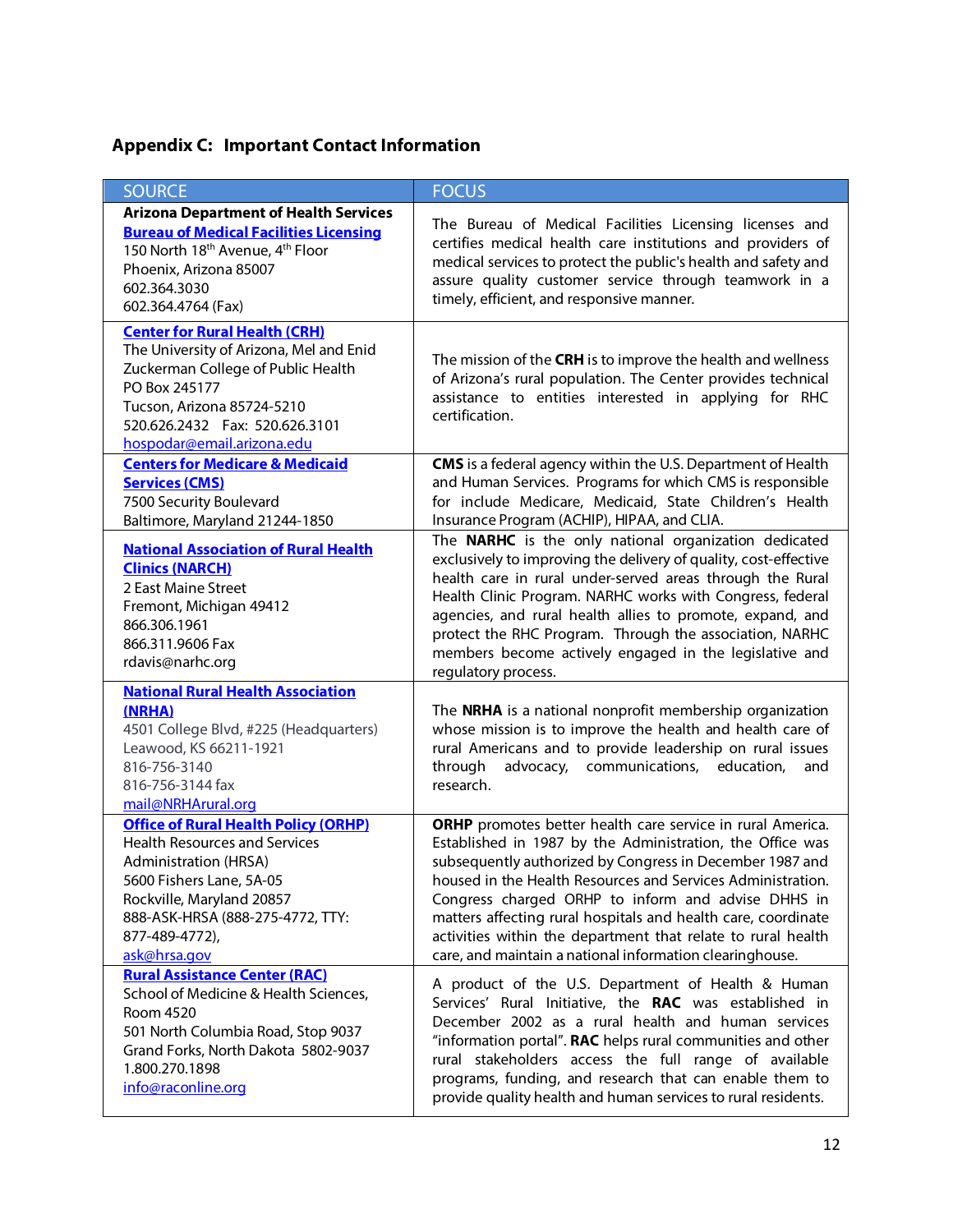| Geographic<br><b>Division</b>          | <b>Definition</b>                                                                                                                                                                                                                                                                                                                                                                                                                                                                                                                                                                                                                                                 |
|----------------------------------------|-------------------------------------------------------------------------------------------------------------------------------------------------------------------------------------------------------------------------------------------------------------------------------------------------------------------------------------------------------------------------------------------------------------------------------------------------------------------------------------------------------------------------------------------------------------------------------------------------------------------------------------------------------------------|
| Rural                                  | The U.S. Census Bureau defines rural as "all territory, population, or housing unit located<br>outside of Urbanized Areas (UAs) and Urban Clusters (UCs)".                                                                                                                                                                                                                                                                                                                                                                                                                                                                                                        |
|                                        | 2010 Census Urban and Rural Classification and Urban Area Criteria<br>Source:                                                                                                                                                                                                                                                                                                                                                                                                                                                                                                                                                                                     |
| Urban                                  | For the 2010 Census, an urban area will comprise a densely settled core of census tracts and/or<br>census blocks that meet minimum population density requirements, along with adjacent<br>territory containing non-residential urban land uses as well as territory with low population<br>density included to link outlying densely settled territory with the densely settled core. To<br>qualify as an urban area, the territory identified according to criteria must encompass at least<br>2,500 people, at least 1,500 of which reside outside institutional group quarters.<br>Source: 2010 Census Urban and Rural Classification and Urban Area Criteria |
| Urbanized<br>Area                      | According to the U. S. Census Bureau, an Urbanized Area consists of densely developed<br>territory that contains 50,000 or more people. The Census Bureau delineates UAs to provide a<br>better separation of urban and rural territory, population, and housing in the vicinity of large<br>places.<br>Source: Urban and Rural Classification                                                                                                                                                                                                                                                                                                                    |
| Urban<br>Cluster                       | According to the U.S. Census Bureau, an urban cluster consists of densely developed territory<br>that has at least 2,500 people but fewer than 50,000 people.                                                                                                                                                                                                                                                                                                                                                                                                                                                                                                     |
|                                        | Source: Urban and Rural Classification                                                                                                                                                                                                                                                                                                                                                                                                                                                                                                                                                                                                                            |
| Health                                 | The purpose of the HPSA designation is to identify an area or population that has a shortage of<br>dental, mental, and primary care providers. The HPSA designation is based on the following<br>criteria:<br><b>Mental Health HPSA</b><br><b>Dental HPSA</b><br><b>Primary Medical Care HPSA</b>                                                                                                                                                                                                                                                                                                                                                                 |
| Professional<br>Shortage               |                                                                                                                                                                                                                                                                                                                                                                                                                                                                                                                                                                                                                                                                   |
| Area (HPSA)                            | Main Source: Health Professional Shortage Areas (HPSAs)<br>Please note that automatic facility HPSA status is available for all Federally Qualified Health<br>Centers (FGHCs) and this Rural Health Clinics (RHCs) that meet the requirement of providing<br>access to care regardless of ability to pay.                                                                                                                                                                                                                                                                                                                                                         |
| Medically<br>Underserved<br>Area (MUA) | The purpose of the MUA designation is to identify areas that are in need of medical services on<br>the basis of demographic data. The designation is dependent on the area having an Index of<br>Medical Underservice (IMU) score of 62.0 points or less. The IMU is a weighted score and is<br>based on the following four criteria: ratio of primary medical care physicians per 1,000<br>population, infant mortality rate, percentage of population below the federal poverty level,<br>and percentage of the population 65 years and older.<br>Source: HSRA MUA/P and ADHS, Shortage Designation Program                                                     |
| Rural-Urban<br>Commuting               | RUCAs, Rural-Urban Commuting Area Codes, are a new Census tract-based classification<br>scheme that utilizes the standard Bureau of Census Urbanized Area and Urban Cluster                                                                                                                                                                                                                                                                                                                                                                                                                                                                                       |
| Area Codes<br>(RUCAs)                  | definitions in combination with work commuting information to characterize all of the nation's<br>Census tracts regarding their rural and urban status and relationships. In addition, a ZIP Code<br>RUCA approximation was developed.                                                                                                                                                                                                                                                                                                                                                                                                                            |

# **Appendix D: Federal Definitions/Calculations of U.S. Geographic Divisions**